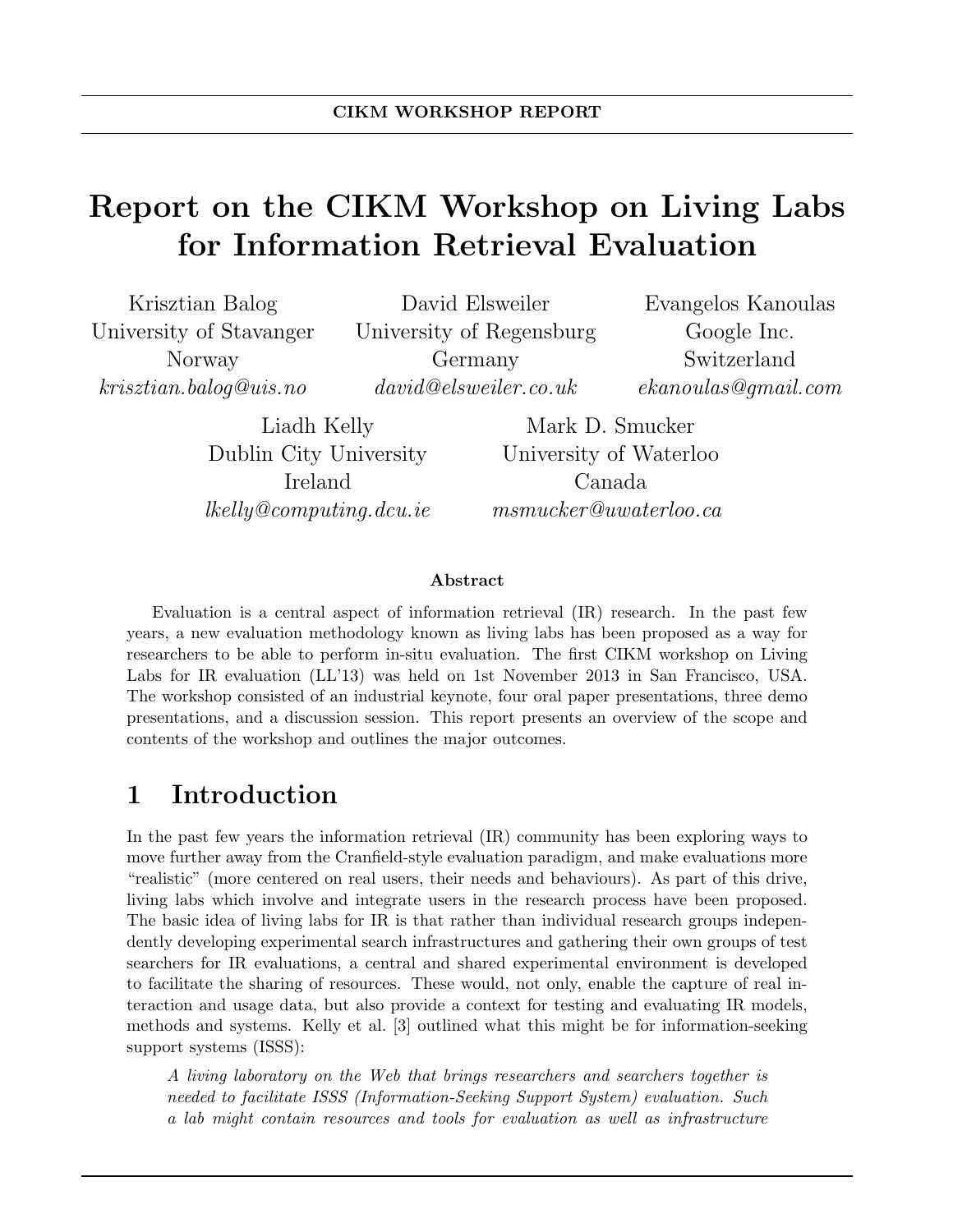for collaborative studies. It might also function as a point of contact with those interested in participating in ISSS studies.

Azzopardi and Balog [1] elaborated further on the benefits of living labs for IR:

Living labs are seen as a way to bridge the data divide within the research community, because currently interaction data is often only available to those working within organizations that provide real world IR applications. A living lab would provide a common data repository and evaluation environment giving researchers (in particular from academia) the data required to undertake meaningful and applicable research. More generally though, a living lab has been presented not just as a platform for collaborative research, but also as a platform where users co-create the product, application or service (i.e., users are not just subjects of observation, but also part of the creation). Essentially, the users explore emerging ideas and scenarios in-situ, the evaluation process is then fed back into the design of the product to further enhance their user experience.

In general, living labs would offer huge benefits to the community, such as: availability of, potentially larger, cohorts of real users and their behaviours, e.g., querying behaviours, for experimental purposes; cross-comparability across research centres; greater knowledge transfer between industry and academia, when industry partners are involved. The need for this methodology is further amplified by the increased reliance of IR approaches on proprietary data; living labs are a way to bridge the data divide between academia and industry [2]. Progress towards realizing actual living labs has nevertheless been limited. The most notable contribution being that of Azzopardi and Balog [1], where a possible architecture for product search tasks in an e-commerce setting is presented. However, their idea has not been operationalized yet. There are many challenges to be overcome before the benefits associated with living labs for IR can be realized, including challenges associated with living labs architecture and design, hosting, maintenance, security, privacy, participant recruiting, and scenarios and tasks for use development.

The aim of the CIKM workshop on Living Labs for Information Retrieval Evaluation was to further develop the living labs for information retrieval evaluation paradigm and formulate practical next steps for post-workshop progression. Issues include implementation options, how to make it attractive to commercial organizations, alternatives when commercial providers will not get involved, coping with data privacy issues, and tasks and usage scenarios.

Papers submitted to the workshop were reviewed by an international program committee. Two short papers, two position papers, and three demo papers were accepted for presentation at the workshop and inclusion in the workshop proceedings. Some of the presentations made at the workshop are available on the workshop website: http://ll2013.dcu.ie/. The workshop proceedings are available at: http://dl.acm.org/citation.cfm?id=2513150.

What follows is our personal interpretation of the workshop activities, including the presented papers and the various discussion sessions. We conclude by summarizing the main points raised during the workshop, the main achievements during the day and the open points for future investigation.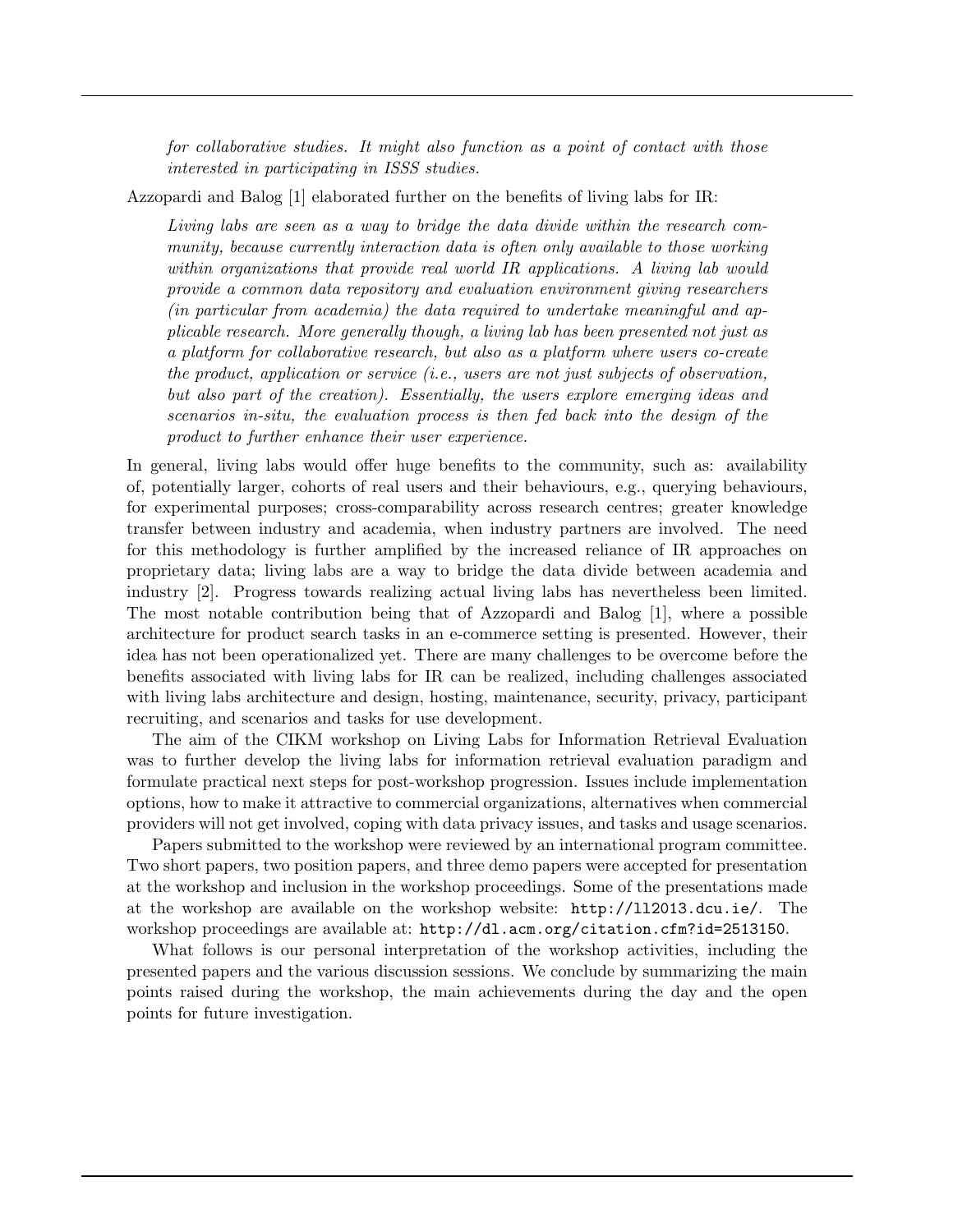## 2 Keynote – Georg Buscher, Microsoft Bing

The keynote talk of the workshop was given by Georg Buscher, senior researcher at Bing, and was entitled IR Evaluation: Perspectives From Within a Living Lab. In the past, during his PhD studies, Buscher performed several lab studies with users. Now, he leads the online metrics team at Bing, where he gets to experiment with millions of users. This puts him in a unique position where he has the expertise and perspective, both in academic and in industrial contexts.

Lab studies provide a more realistic setting than using offline judgments (i.e., the traditional TREC setup) while still allowing for controlled experiments. Nevertheless, lab studies are still artificial, given that users are observed in a lab, outside their natural environment. Moreover, lab studies are costly and do not scale. Living labs, on the other hand, offer a perfectly realistic setting; most users are not even aware that they are the subject of experimentation (laboratory guinea pigs). Importantly, information needs are not only real, but are also representative. Living labs scale very well and make it possible to perform evaluations on millions of users. Despite the attractive opportunities living labs offer, there are a number of challenges involved.

First, experiments in a living lab must not be destructive and need to meet a minimum quality bar. There are procedures to ensure this: (i) running offline evaluation, on representative query sets, before starting online experimentation, (ii) piping real historic traffic through the experimentation system, to check for both back-end and front-end errors, and (iii) alerting early experiment shutdown, if metrics do not stay within certain bounds.

Second, complex systems can produce unexpected side effects. Search result pages, in Bing, are composed by a layered stack of modules, where changes in modules lower down in the stack may have upstream effects. This means that a small degradation lower down the stack might be amplified into a large degradation on the whole page. Therefore, it is vital to understand whether and what side effects happened, to be able to adequately interpret the eventual experiment log data. In effect, many living laboratory experiments can fail to be controlled. The experimenter may attempt to change one variable, but in fact, the experimenter changes many variables. Herein lies the trade-off between traditional lab studies and living labs. While traditional lab studies are controlled, they lack full reality, and while living labs are fully real, they may lack control.

Third, online experimentation requires different metrics than those used in offline evaluation; there is no ground truth data anymore, only user interactions. There are different types of online metrics with different applicability: (i) *feature-specific metrics* (e.g., for result ranking, result snippet generation, query auto-completion, etc.) target specific features with built-in assumptions about what good/successful interactions look like, while ignoring other (important) aspects of the overall search experience; an improvement in a feature-specific metric can regress a metric on a higher level; (ii) user utility metrics are specific to the service (i.e., the search engine) but are mostly oblivious to page composition/features; the basic assumption is that clicks are "good" and more effort (time or queries) is "bad," but there are exceptions (for example, satisfaction is not observable when the user abandons the page because her information need has been answered by a rich snippet); (iii) retention metrics generally applicable; they do not make service-specific assumptions and are not subject to inherent metric trade-offs; on the flip side, they are extremely insensitive.

Finally, real-world data is messy and may contain strange user interactions.

Buscher concluded his talk with advice for conducting experiments in a living lab: (i)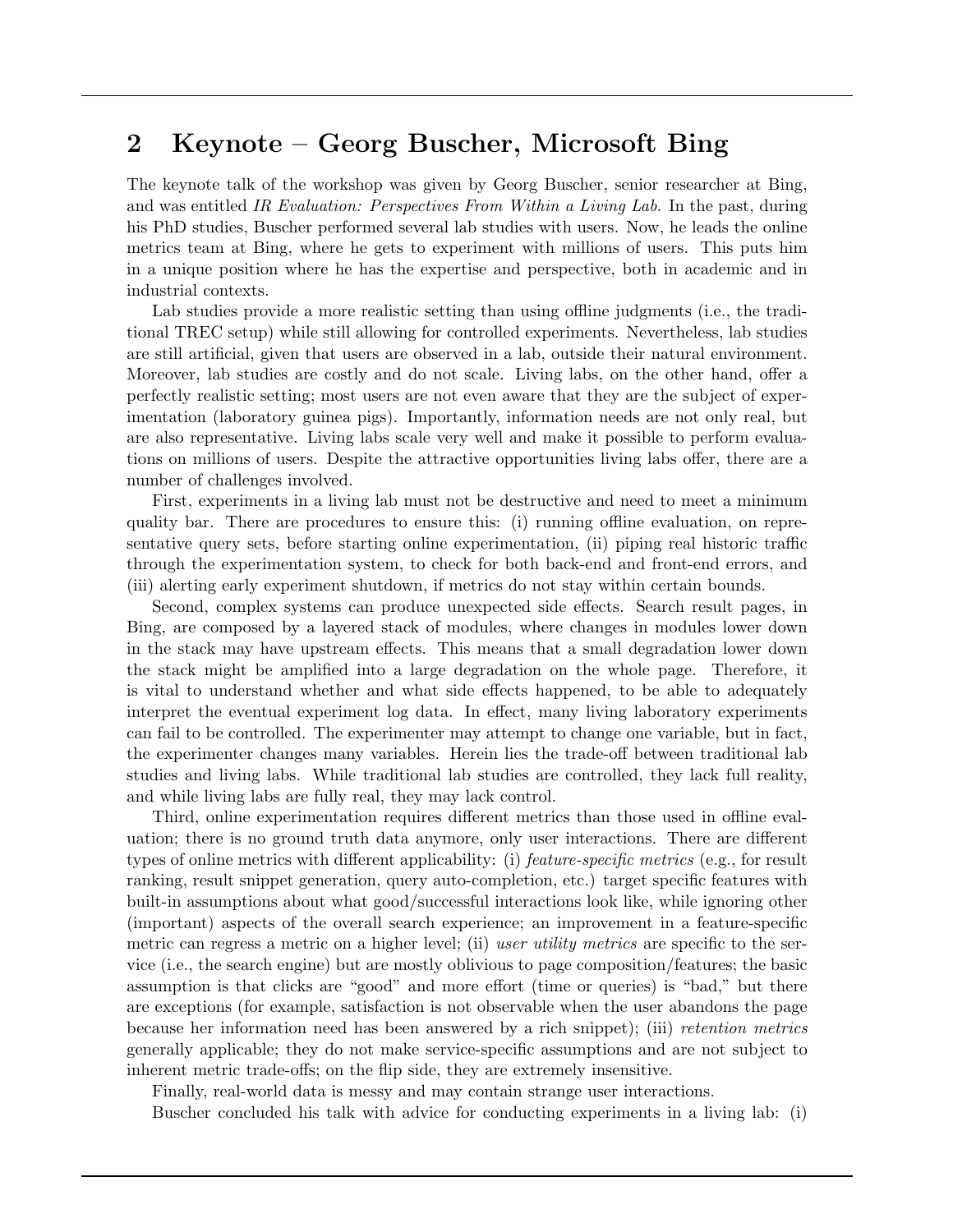focus on very specific and well-defined problems/scenarios and be aware of possible unwanted side-effects; (ii) work out guidelines for checks that a feature has to pass before online experimentation; (iii) specify and agree on well-defined metrics that capture all/most aspects of the feature change; and (iv) data cleaning has to be handled and is done best by the commercial system if sufficient methods are available there (in conjunction with anonymization, etc.).

# 3 Presented Papers

The next session consisted of four short paper presentations, each of which described a different perspective on what living labs are and how they can be achieved. Each paper was given a slot of 10 minutes followed by 5 minutes for audience questions. The presented work featured diverse viewpoints and aspects with respect to evaluation and thus provided an excellent platform for discussions later in the workshop.

The first paper A Private Living Lab for Requirements Based Evaluation by Christian Beutenmüller, Stefan Bordag, and Ramin Assadollahi was presented via a pre-recorded video by Stefan Bordag. The work described attempts to evaluate a framework that facilitates the integration and sharing of information across multiple apps on a mobile device (PTPT), which can be used, for example, to generate user specific recommendations. The evaluation approach utilizes use cases and personas to establish a simulated evaluation to avoid compromising the privacy of real users. Paid testers assume virtual personas and evaluate items with respect to what the authors refer to as evaluation points snap shots of the data available to device at particular time points. The presentation discussed the costs of the approach, both in terms of creating datasets with paid testers and in the limitations in terms of validity. The method was presented as a complementary alternative to other evaluation approaches and represents a move towards some of the benefits of a living lab approach.

The next paper presented was A Month in the Life of a Production News Recommender System by Alan Said, Jimmy Lin, Alejandro Bellogin, and Arjen de Vries and was presented by Jimmy Lin. This work was closer to a more traditional definition of a living lab setup, describing an infrastructure for a real life news article recommender system, Plista, whereby external researchers and practitioners can connect their recommendation algorithms to the Plista infrastructure as part of a competition and deliver recommendations in real time to the systems users, offering the chance to evaluate their algorithms in situ. The infrastructure provides a strong model of how a living lab can be realized in practice. Systems from different groups are periodically requested to provide recommendations, but the interaction and performance data is open to all participants. Analyses of one months worth of interaction data with the system were presented, which highlighted several trends in news recommendation and showed that in situ evaluation is sensitive to factors not related to the recommendation itself. For example, such as natural temporal variation in user behaviour and biases in clickthroughs for particular types and sources of articles. These analyses show that great care must be taken when interpreting the results of living lab evaluations.

The third paper to be presented was  $(An)$  Evaluation for Operational IR Applications -Generalizability and Automation by Melanie Imhof, Martin Braschler, Preben Hansen, and Stefan Rietberger. Melanie Imhof presented the work. This work presents a framework for "black box" appraisal and evaluation of IR systems based on a number of individual tests that, when taken together, provide a strong evaluation of the complete system. The evaluation framework is motivated by explaining the shortcomings of the more traditional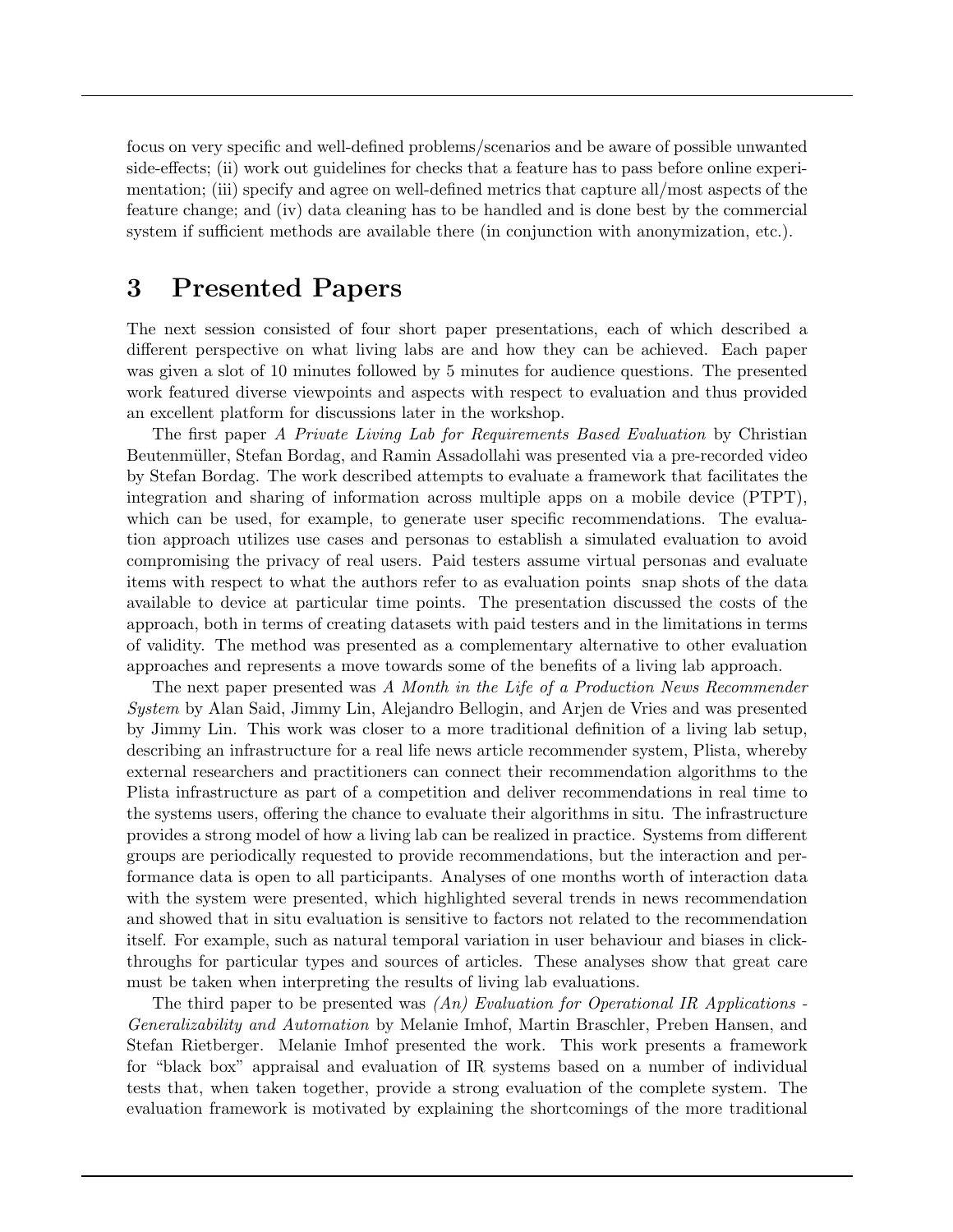Cranfield approach, particularly its lack of focus on the users of the system, and framing it as a single part of a greater set of tests. Here various different aspects including the user interface, the underlying IR engine and data layers are evaluated and scores combined via a weighted average. In an evaluation of the approach the authors found that the score for this approach correlated with user experience measures. The presentation discussed the generalizability of the approach to different domains and the automation of the approach, which added nicely to the living labs discussion.

The final paper in the session, presented by Catherine Smith, broadened the focus somewhat by dealing with Factors Affecting Conditions of Trust in Participant Recruitment and Retention. This position statement built on the work of Nissenbaum [4], who proposed conditions associated with the formation of trust online. Smith discussed what these conditions could mean in terms of acquiring and retaining participants for a living lab situation. The first condition relates to the reputation of the trustee (researcher(s)) and their history, which could be influenced by the reputation of the institution in which they work, but also if the individual researcher(s) are known personally to the participants. The desired property of a large and diverse user population makes personal relationships unlikely (and undesirable). A further condition conducive to building a trust relationship is the existence of reciprocity in the relationship between truster and trustee. Smith argues that because the lab assumes no risk comparable to that taken by the participant, there is no mutuality, which makes recruitment a challenge. She further argues that while offering a monetary or other kind of reward can engender reciprocity, this is not particularly conducive to trust. All of these issues raise challenges in terms of recruitment and retention in a living lab setting and these must be addressed in order to achieve the benefits such evaluations offer. One suggestion Smith made was to offer contributors innovative new tools, methods, and systems, which may produce greater reciprocity among some populations and engender higher trust and increased rates of participation.

#### 4 Presented Demos

There were three demos presented during the workshop. The first two touch on the problem of sharing a user pool along with infrastructure resources to conduct in situ experiments for a variety of search tasks ranging from ad-hoc search, entity ranking, and summarization through A/B testing and interleaving, while the latter considers the problem of limited pool of users in academic environments from a different perspective exploring the use of simulations for interleaving experiments and allowing sharing the appropriate infrastructure.

In details, the first demo titled Using CrowdLogger for In Situ Information Retrieval System Evaluation by Henry A. Feild and James Allan demonstrated an open-source browser extension for Firefox and Google Chrome, which can be used as an in situ evaluation platform. CrowdLogger serves as a client-side platform that tracks certain user interactions with web pages. Interactions include queries, result sets, clicks, page loads among others. The data is stored locally at the client side hence users have full privacy control over it. Users can inspect their activity logs, remove data from them, and upload them to the CrowdLogger server. A privacy API is used to provide control mechanisms regarding the privacy of the data such as client-side encryption and server-side decryption. CrowdLogger supports study modules developed by researchers for in situ experiments. The developed modules are distributed through CrowdLogger and users can choose to participate in the study by downloading and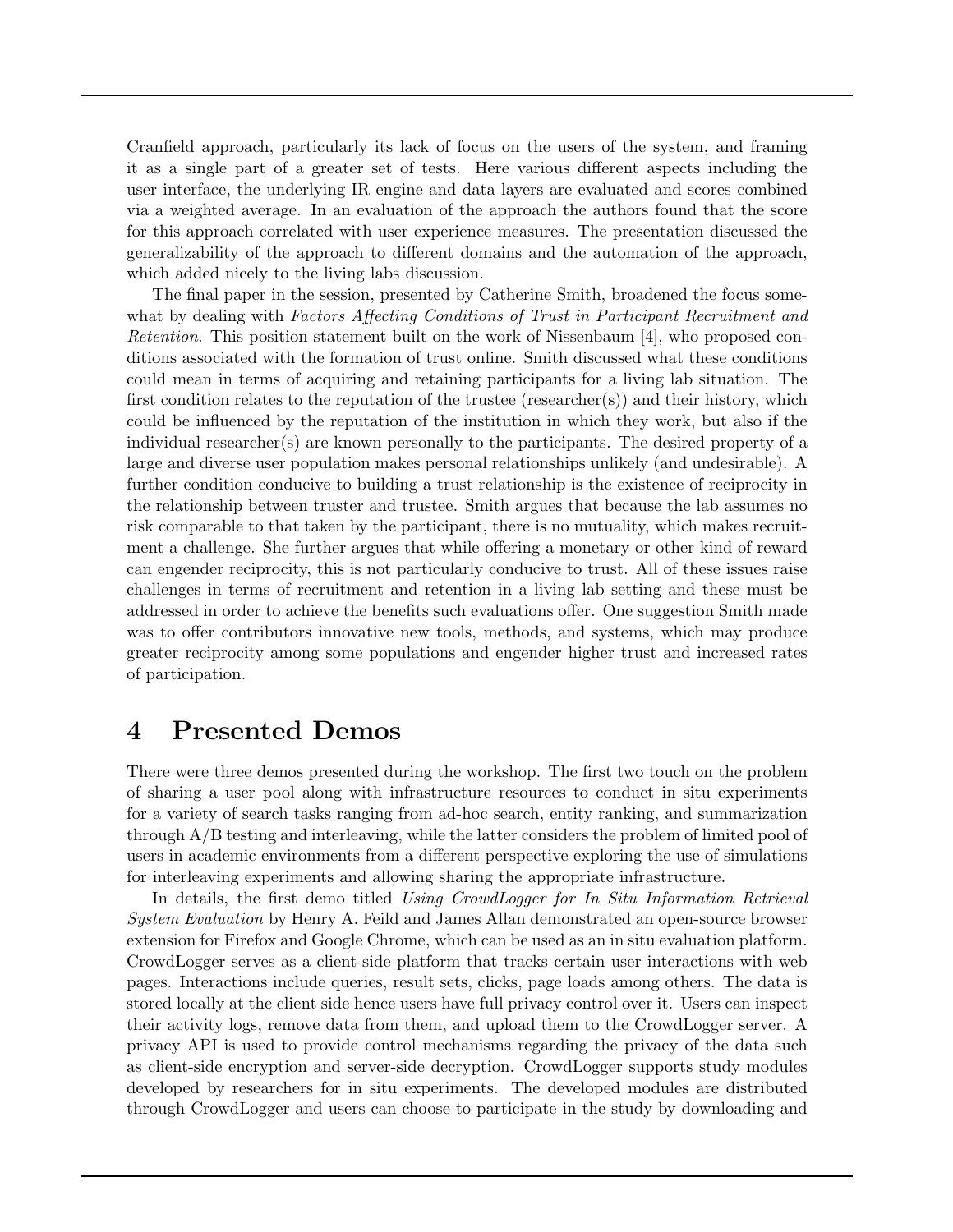installing the module. CrowdLogger provides the necessary API for the researcher to set up experiments that can use the history of user activities and/or live data. There were two major challenges/directions identified, the first was about saving engineering effort from researchers to build study modules by providing a module builder to automatically build code for common patterns, and the second was about increasing the pool of users by providing CrowdLogger as a desktop application that communicates with light-way browser extensions so that it is easier to extend the system for more browsing platforms.

The second demo titled FindiLike: A Preference Driven Entity Search Engine for Evaluating Entity Retrieval and Opinion Summarization by Kavita Ganesan and ChengXiang Zhai was the demo which received the best demo award. FindiLike is a preference-driven search engine that finds entities of interest based on preferences set by the user. Preferences may be structured (e.g., price) or unstructured (e.g., a hotel being clean). FindiLike explores a large set of online reviews about the entities of interest and matches these with the user preferences. Abstractive summarization is used to generate option summaries. In terms of the theme of the workshop an extension to the system was presented that allows the in situ evaluation of retrieval systems for the tasks of opinion-based entity ranking and summarization. Regarding the former, any search algorithm can be used to rank entities based on preferences; interleaved results can be shown to the users allowing the use of any interleaving algorithm that has been proposed in the literature. Regarding the evaluation of abstractive summarization algorithms, the current algorithms display sentences that summarize certain aspects of interest of the entities described in the online reviews. Sentences are clickable so that users can explore the underlying reviews summarized by them. Different algorithms can be implemented and sentences coming from the baseline and experimental algorithm can be randomly mixed. Clicks can again be used as a proxy of summary quality. New algorithms could be uploaded through an interface provided by FindiLike. FindiLike is already live, being used for the ranking of hotels and can be found at eval.findilike.com. Since January there has been about 1000 unique visits to the site. A couple of challenges were identified; first given the small amount of traffic which the site is currently receiving, new algorithms should be of good quality. Peer reviewing of the algorithms to be uploaded was suggested as a potential solution. The second challenge is about the efficiency of the uploaded algorithms with a potential solution being a threshold on the response time in the live system. A more general solution to all these issues could be an automatic allocation of opportunities to compete a baseline to multiple new algorithms; details of how such an evaluation could be performed are to be studied.

The last demo titled Lerot: an Online Learning to Rank Framework by Anne Schuth, Katja Hofmann, Shimon Whiteson, and Maarten de Rijke views the problem of limited user interaction data in academic environments from a different perspective providing a framework to simulate these data and perform interleaving experiments. The demonstrated framework allows the implementation of different models to simulate user clicks and the implementation of different interleaving methods. Combining the two one can simulate clicks over an interleaved ranking of two competing algorithms. This simulation framework can be used to learn a ranker. In each step of learning a ranker is perturbed and the two competing algorithms are the original ranker and the perturbed version of it, so weights can be learned based on the click behaviour of the users. A large number of algorithms have already been implemented, while researchers can add to this arsenal through the provided framework by implementing a set of described functions.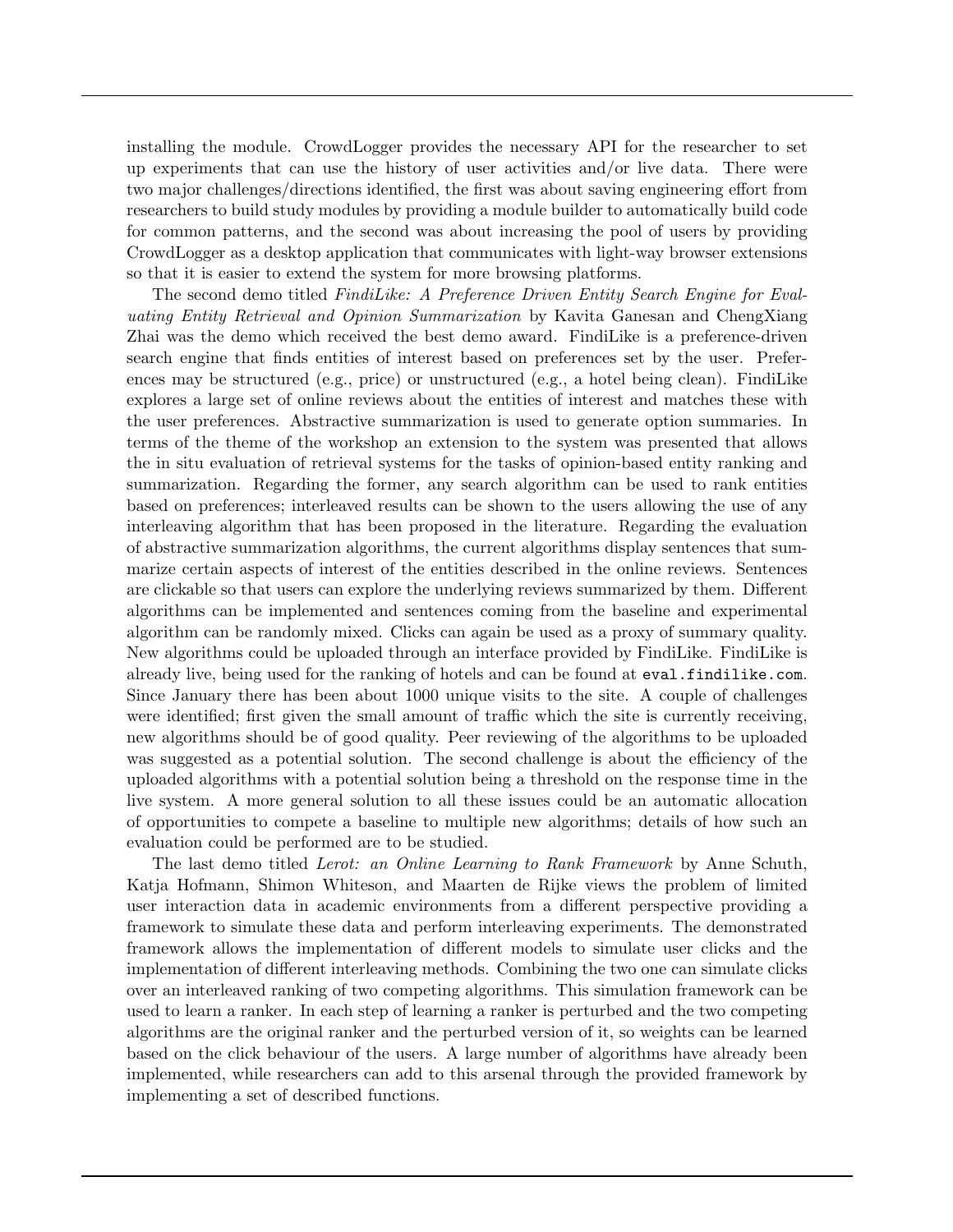#### 5 Discussion Session

Participants discussed how to make living labs a reality. There are two main possibilities for realizing living labs: (i) using an existing site or service and (ii) building something new together, as a community.

The advantage of (i) is that it would provide an immediate starting point for research and development. Two approaches were discussed for using existing sites and services. The first involves the creation of results in advance that are interleaved for users when a given query is entered. The interaction logs for this query would then be shared with the contributor of results. The second approach is some sort of API that makes requests of participants to provide results on the fly to a system and then also provides interaction data. Challenges are to find a site or service where there is enough traffic and the components to be researched are of interest to sufficiently many people. Sharing potentially sensitive data (such as search and usage logs) raises additional difficulties. Using CiteSeer was discussed as one option, but it is suspected that queries would primarily consist of paper titles, which would not be very interesting.

Option (ii), like building local domain search for universities, would have the advantage that it would lower the barrier to entry (by sharing indices, code, etc.). On the other hand, there is no short-term incentive for people to contribute. Also, it would mean running production IR systems; something that academics are not necessarily prepared to do. The idea here is that local domain search is important, under-served by commercial interests, and a challenging problem that may be within the scale do-able by researchers unable to work at the web-scale. Experimenting with university-wide search engines was discussed as a possibility that could combine the benefits of both (i) and (ii). It comprises components and data sources that are typical to most universities (news, study guide, staff homepages, etc.); therefore, data would not need to leave the walls of the organization. At the same time, all could benefit from a shared set of source code.

The news recommendation challenge from Plista (which runs as a CLEF Lab in 2014, see http://www.clef-newsreel.org) provides a working example for living labs. Although this is a real-time task, users' expectations towards response time are likely to be different for search than for recommendation. As a possible remedy, one workshop organizer suggested the idea of focusing on head queries; for these, rankings could be generated offline and then interleaved with the baseline search results.

Another idea was to create a plug-in for a search engine such as Lucene that would enable people to have a standard set of online metrics.

Finally, there are ethical issues involved with living labs, including if and how to ask permissions from users. Currently, there are no set guidelines that are universally accepted.

#### 6 Conclusions

Overall, the workshop was an engaging, enjoyable event, which shed further light on the living lab for IR paradigm and avenues for progression. In particular, the challenges associated with generating living labs in the research community were further highlighted, and the benefits to be obtained by industry involvement exemplified. Initial exciting steps are now being made in the use of living labs for evaluation, some of which were showcased at the workshop. The notion of what constitutes a living lab within our community and multiple takes on this were highlighted. As a next step the community now needs to clearly categorize the